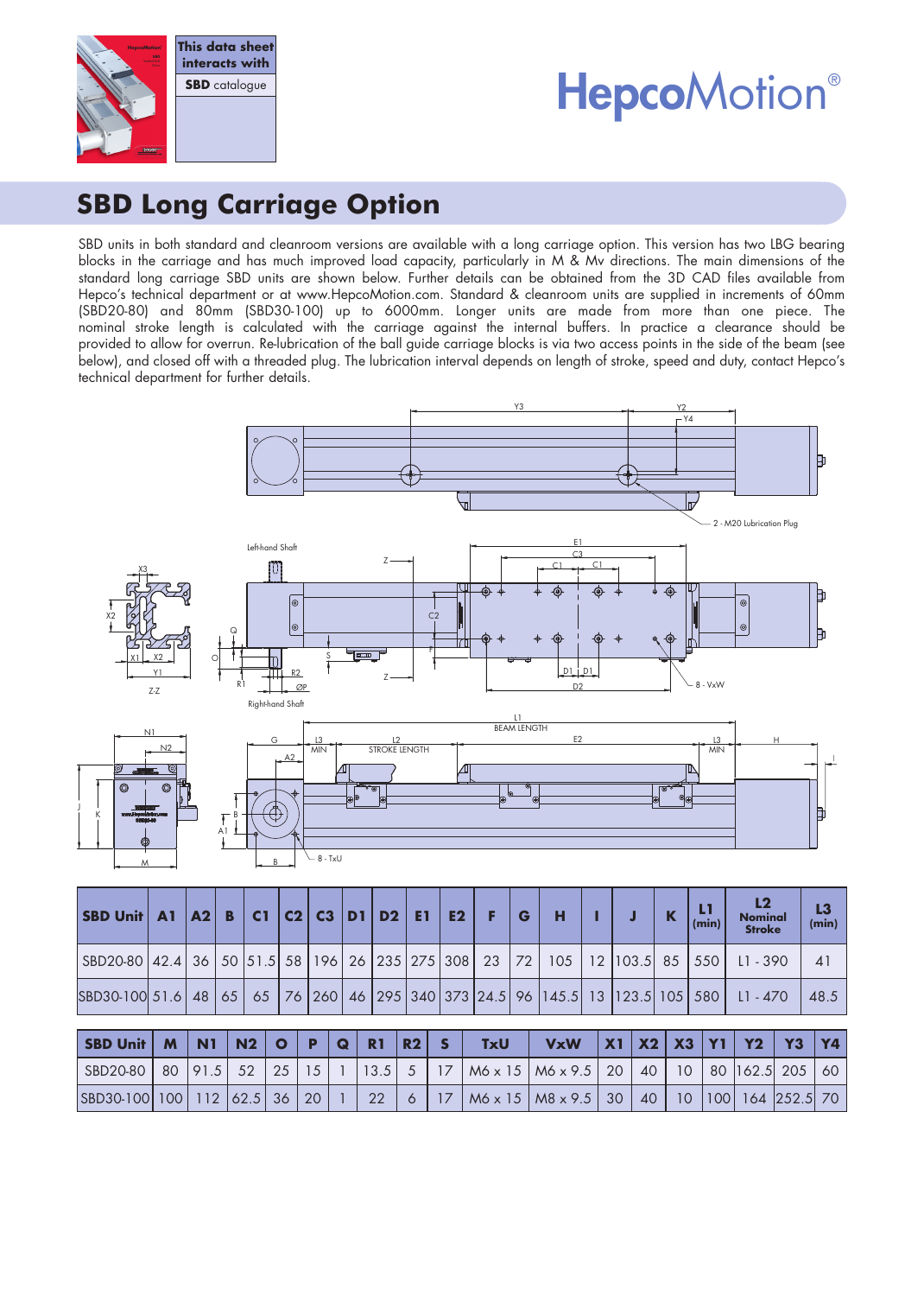#### **SBD Long Carriage Option**

The cleanroom version of the SBD unit has been designed to meet an increasing demand for clean manufacturing processes and environments. This version of the SBD unit is ready for connection to vacuum extraction which minimises particle emissions. All external parts are made from anodised aluminium or stainless steel. This SBD cleanroom unit is certified by the Fraunhofer IPA Institute for use in cleanroom environments and meets air cleanliness class 3 according to ISO 14644-1. For further details please visit www.HepcoMotion.com/sbddatauk and select datasheet No. 5 cleanroom qualification. The main dimensions of the cleanroom long carriage SBD units are shown below. Further details can be obtained from the 3D CAD files available from Hepco's technical department or at www.HepcoMotion.com.



| <b>SBD Unit   A1</b>                                                                                                   |  |  | $A2 \mid B$ |  |  |  | C1 $ C2 C3 $ | DI |  |  | $D2$ E1 E2 | E3 | - F | G | н |                         |    | $\mathbf K$ | (min) | L2<br><b>Nominal</b><br><b>Stroke</b>                                                                      | L3 | (min) |
|------------------------------------------------------------------------------------------------------------------------|--|--|-------------|--|--|--|--------------|----|--|--|------------|----|-----|---|---|-------------------------|----|-------------|-------|------------------------------------------------------------------------------------------------------------|----|-------|
| SBD20-80  42.4  36   50  51.5  58   196   26   235  338 347 341   23   72   105   12  103.5  85   550  L1 - 390   24.5 |  |  |             |  |  |  |              |    |  |  |            |    |     |   |   |                         |    |             |       |                                                                                                            |    |       |
| SBD30-100 51.6 48                                                                                                      |  |  |             |  |  |  |              |    |  |  |            |    |     |   |   |                         |    |             |       | 65   65   76  260   46   295  404  413  407   24.5   96   145.5   13   123.5   105   580   L1 - 470   31.5 |    |       |
|                                                                                                                        |  |  |             |  |  |  |              |    |  |  |            |    |     |   |   |                         |    |             |       |                                                                                                            |    |       |
| SBD Unit $M \ N1 \ N2$ O P Q R1 R2 S TxU                                                                               |  |  |             |  |  |  |              |    |  |  |            |    |     |   |   | $VxW$ $ X1 X2 X3 Y1 Y2$ | Y3 | Y4 Y5 Y6    |       | Y7                                                                                                         |    | Y8    |
| SBD20-80 80 91.5 52 25 15 1 13.5 5 17 M6 x 15 M6 x 9.5 20 40 10 80 162.5 225 60 40 40 1/4" BSPP 2                      |  |  |             |  |  |  |              |    |  |  |            |    |     |   |   |                         |    |             |       |                                                                                                            |    |       |
| SBD30-100 100 112 62.5 36 20 1 22 6 17 M6 x 15 M8 x 9.5 30 40 10 100 164 252.5 70 40 50 3/8" BSPP 2                    |  |  |             |  |  |  |              |    |  |  |            |    |     |   |   |                         |    |             |       |                                                                                                            |    |       |

The vacuum extraction connection holes (see dimensions Y5 & Y6) can be repositioned to suit customer requirements or deleted. Hepco can supply vacuum connections pre-fitted on request.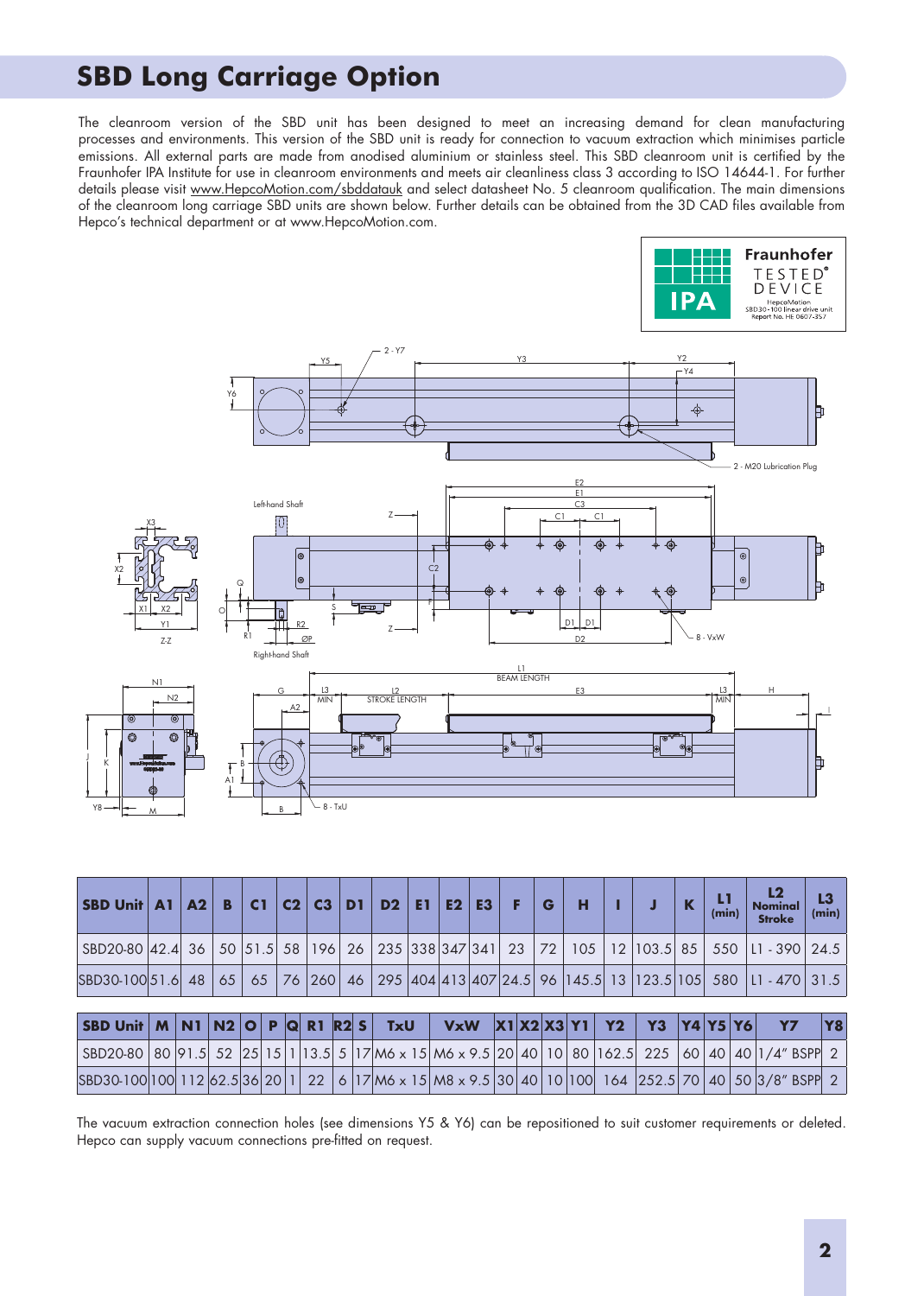# **SBD Motor Connections Technical Data**

The nominal load capacities for the SBD long carriage units are based on LBG ball guide dynamic load capacities combined with a mounting factor of 0.8 (see LBG catalogue 419). They are shown in the table below for each of the 5 direct and moment loading directions. For guidance on load life calculations please refer to the SBD catalogue 48 and visit www.HepcoMotion. com/sbddatauk and select datasheet No.2 load life calculations.

| <b>SBD Unit</b> | L1<br>ø<br>$\circ$<br>$\circ$<br>ᅩ<br>$\circledcirc$ | L2<br>$\circ$ $\circ$<br>$\circ$<br>$\circ$<br>$\circ$ $\circ$<br>$\circ$<br>$\circ$ $\circ$<br>$\circ$<br>$\circ$ $\circ$<br>m | Ms<br>  ၜႜ<br>$\circledcirc$<br>$\overline{\phantom{a}}$<br>$\circledcirc$ | Mv<br>$\circ$ $\circ$ $\circ$<br>ΝШ<br>$\circ$ $\circ$<br>$\circ$<br>$\circ$<br>$\circ$<br>$\circ$ $\circ$<br>$\circ$ $\circ$<br>Ѩ<br>$\sim$ | M<br>$\blacktriangleright$ |
|-----------------|------------------------------------------------------|---------------------------------------------------------------------------------------------------------------------------------|----------------------------------------------------------------------------|----------------------------------------------------------------------------------------------------------------------------------------------|----------------------------|
| SBD20-80        | 33920N                                               | 33920N                                                                                                                          | 302Nm                                                                      | 1611Nm                                                                                                                                       | 1611Nm                     |
| SBD30-100       | 68800N                                               | 68800N                                                                                                                          | 848Nm                                                                      | 4214Nm                                                                                                                                       | 4214Nm                     |

The table below includes the parameters necessary to calculate the performance and duty of an SBD system.

|                                          |              |                 |                 | <b>SBD20-80</b>      | <b>SBD30-100</b>       |                        |  |  |
|------------------------------------------|--------------|-----------------|-----------------|----------------------|------------------------|------------------------|--|--|
| <b>Parameter</b>                         |              |                 | <b>Standard</b> | <b>Cleanroom</b>     | <b>Standard</b>        | <b>Cleanroom</b>       |  |  |
| Mass of carriage                         | Mc           | kg              | 2.3             | 2.5                  | 5.2                    | 5.5                    |  |  |
| Mass of belt per m                       | Mb           | kg/m            |                 | 0.12                 | 0.34                   |                        |  |  |
| Mass of SBD unit                         | Mu           | kg              | $9.7xL + 6.9$   | $9.7 \times 1 + 7.2$ | $15.7 \times L + 13.7$ | $15.7 \times 1 + 14.0$ |  |  |
| Pulley radius                            | $\mathsf{r}$ | cm              |                 | 2.39                 | 3.5                    |                        |  |  |
| Drive efficiency                         |              |                 | 0.9             |                      | 0.9                    |                        |  |  |
| Break away friction                      | Fba          | $\overline{N}$  | 29              | 14                   | 46                     | 36                     |  |  |
| Coefficient of friction                  | μ            |                 |                 | 0.01                 | 0.01                   |                        |  |  |
| Beam moment of inertia*                  | 'x-x         | mm <sup>4</sup> |                 | 1500000              | 3700000                |                        |  |  |
|                                          | 'y-y         |                 |                 | 1800000              | 4600000                |                        |  |  |
| Max linear force (belt)                  | Fmax         | N               |                 | 1000                 | 3300                   |                        |  |  |
| Linear movement per shaft rev            |              | mm              |                 | 150                  | 220                    |                        |  |  |
| Belt tooth pitch                         |              | mm              |                 | 5                    | 10                     |                        |  |  |
| LBG carriage basic load rating (dynamic) | $\subset$    | N               |                 | 33920                | 68800                  |                        |  |  |

\* The beam moment of inertia figure is used in the calculation of beam deflection, with a high figure corresponding to a stiff beam. For further guidance on beam deflection calculations please visit www.HepcoMotion.com/sbddatauk and select datasheet No. 3 SBD beam deflection calculations.

| <b>Ordering Details</b>                                                                                                                          | <b>SBD</b> | 20-80 | L1750 | <b>RS</b> | <b>B2</b> |
|--------------------------------------------------------------------------------------------------------------------------------------------------|------------|-------|-------|-----------|-----------|
| $SBD = product range$                                                                                                                            |            |       |       |           |           |
| Size of unit: Choose 20-80 or 30-100                                                                                                             |            |       |       |           |           |
| Beam Length. Beams lengths available in increments of 60mm from 550mm for SBD20-80<br>and increments of 80mm from 580mm for SBD30-100, [1] 1 & 2 |            |       |       |           |           |
| Unit type: $C1$ = corrosion resistant; $C2$ = cleanroom; leave <b>blank</b> for standard unit                                                    |            |       |       |           |           |
| Drive shaft: LS for left-hand; RS for right-hand; DS for double shaft                                                                            |            |       |       |           |           |
| Long carriage option with twin LBG bearing blocks: B2                                                                                            |            |       |       |           |           |